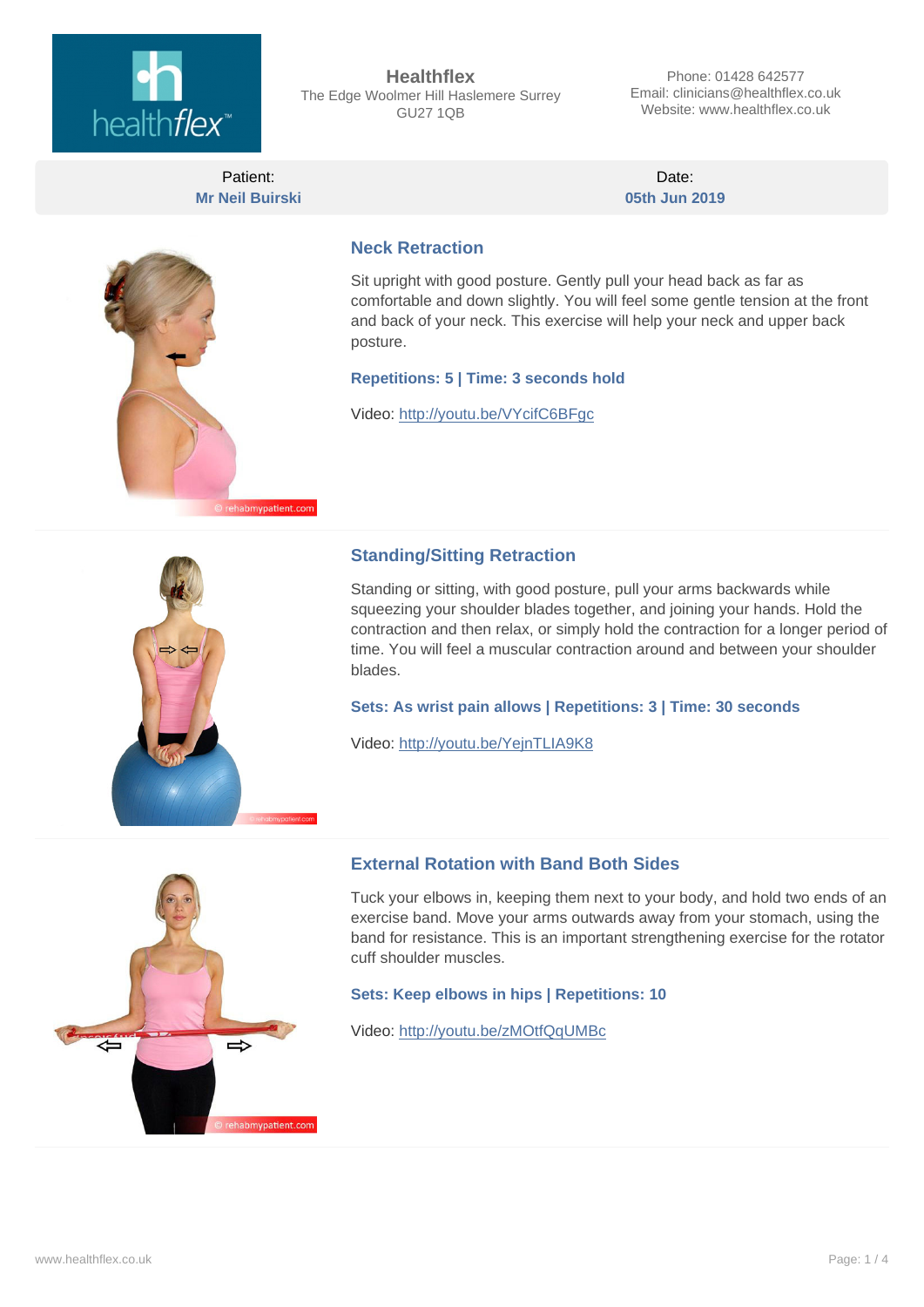

### **Active External Rotation Side-Lying**

Lying on your good side, tuck your elbow in, keeping it next to your body, and move your arm outwards away from your stomach. This is a mobility exercise for your shoulder.

#### **Sets: 2 | Repetitions: 10**

Video:<http://youtu.be/DYiLROplbfw>

#### bmypatient.co



#### **Passive Abduction with Dowel Rod**

Hold a dowel rod in front of you, and use your good arm to assist your painful arm in moving away from your body. Only go as far as feels comfortable, unless your therapist advises you otherwise. This exercise helps improve mobility of the shoulder. If you don't have a dowel rod, you can use a broom stick or golf club.

#### **Sets: as pain allows | Repetitions: 10**

Video:<http://youtu.be/zI5QrdFmloo>

### **Neck Side Flexion Overstretch**

Ensuring your nose is pointing forwards, bend your neck as if you were taking your left ear towards your left shoulder. Use your hand to gently pull your head a little further, creating a stretch on the opposite side of your neck. Now repeat to the right. This exercise will help improve mobility to your neck.

#### **Repetitions: 3 | Time: 30 seconds | Both sides**

Video:<http://youtu.be/fA08D3nj-hs>

abmypatient.com

Dear Mr Buirski, please stop any exercise that causes pain. If you have any questions with an exercise, just email us on clinicians@healthflex.co.uk. Good luck and keep with it!

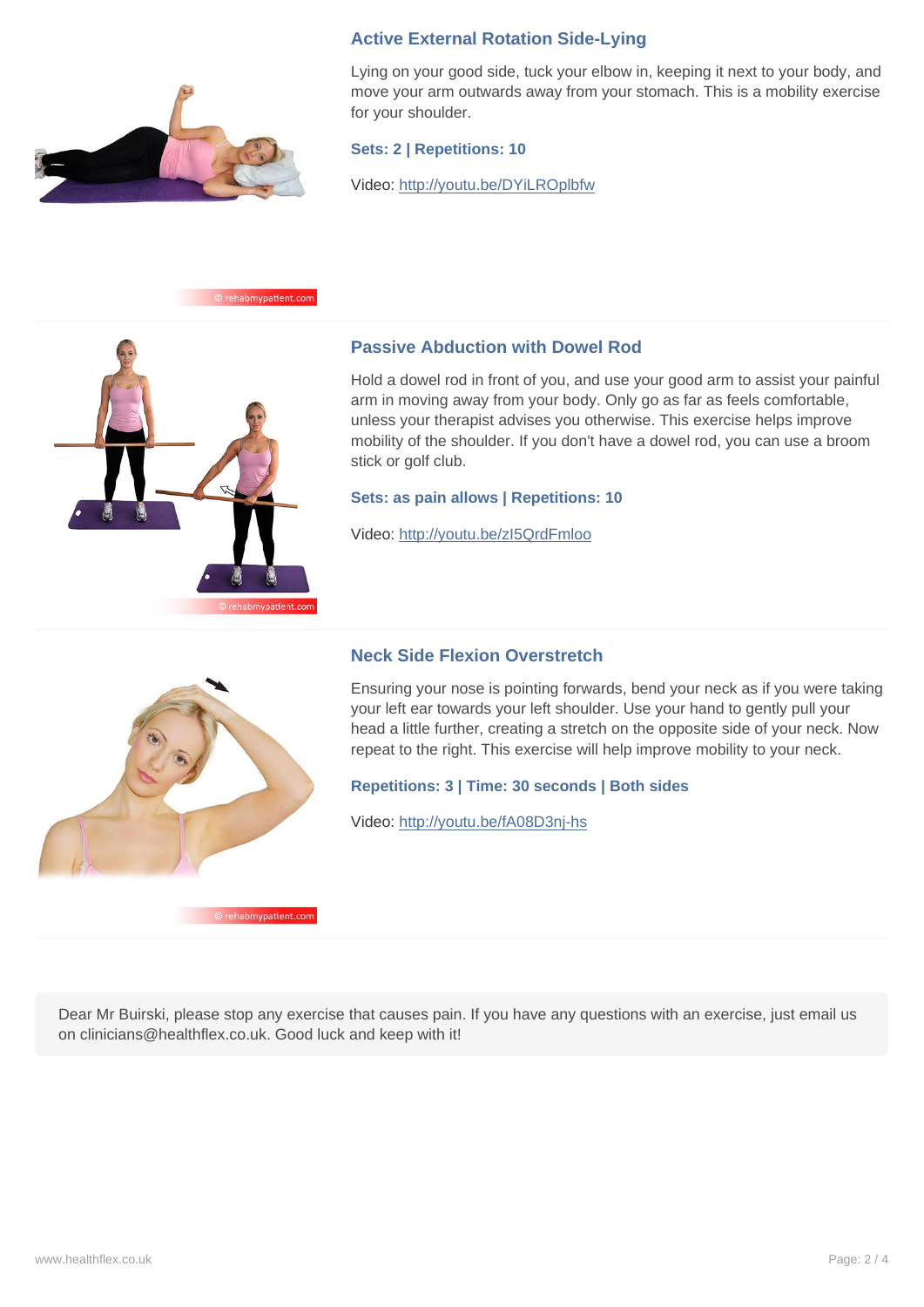# **Exercise Diary:**



### **Neck Retraction**

| 05. Jun (Week 1)                                                                      |  |  |  |  |  |  |  | 12. Jun (Week 2) |  |  |  | 19. Jun (Week 3) |  |  |  | 26. Jun (Week 4) |  |
|---------------------------------------------------------------------------------------|--|--|--|--|--|--|--|------------------|--|--|--|------------------|--|--|--|------------------|--|
| F  S  S  M  T  W  T  F  S  S  M  T  W  T  F  S  S  M  T  W  T  F  S  S  M  T <br> W T |  |  |  |  |  |  |  |                  |  |  |  |                  |  |  |  |                  |  |
|                                                                                       |  |  |  |  |  |  |  |                  |  |  |  |                  |  |  |  |                  |  |

|   | 03. Jul (Week 5)<br>$ \! \! S \! \! M \! \! T \! \! F \! \! S \! \! S \! \! M \! \! T \! \! W \! \! T \! \! S \! \! S \! \! M \! \! T \! \! S \! \! S \! \! M \! \! T \! \! S \! \! S \! \! M \! \! T \! \! S \! \! S \! \! M \! \! T \! \! S \! \! S \! \! S \! \! S \! \! S \! \! S \! \! S \! \! S \! \! S \! \! S \! \!$ |  |  |  |  |  |  | 10. Jul (Week 6) |  |  |  | 17. Jul (Week 7) |  |  |  |  | 24. Jul (Week 8) |  |
|---|------------------------------------------------------------------------------------------------------------------------------------------------------------------------------------------------------------------------------------------------------------------------------------------------------------------------------|--|--|--|--|--|--|------------------|--|--|--|------------------|--|--|--|--|------------------|--|
| W |                                                                                                                                                                                                                                                                                                                              |  |  |  |  |  |  |                  |  |  |  |                  |  |  |  |  |                  |  |
|   |                                                                                                                                                                                                                                                                                                                              |  |  |  |  |  |  |                  |  |  |  |                  |  |  |  |  |                  |  |

### **Standing/Sitting Retraction**

| 05. Jun (Week 1)                                                                                                                                                                                                                                                                                                                                                                                                                                                                                                                                                                                                          | 12. Jun (Week 2)                                              | 19. Jun (Week 3)                                | 26. Jun (Week 4)                                           |
|---------------------------------------------------------------------------------------------------------------------------------------------------------------------------------------------------------------------------------------------------------------------------------------------------------------------------------------------------------------------------------------------------------------------------------------------------------------------------------------------------------------------------------------------------------------------------------------------------------------------------|---------------------------------------------------------------|-------------------------------------------------|------------------------------------------------------------|
| $\left\vert \mathsf{M}\right\vert \left\vert \mathsf{T}\right\vert \left\vert \mathsf{W}\right\vert \left\vert \mathsf{T}% \right\vert \left\vert \mathsf{W}\right\vert \left\vert \mathsf{T}\right\vert \left\vert \mathsf{W}\right\vert \left\vert \mathsf{T}% \right\vert \left\vert \mathsf{W}\right\vert \left\vert \mathsf{T}\right\vert \left\vert \mathsf{W}\right\vert \left\vert \mathsf{T}\right\vert \left\vert \mathsf{W}\right\vert \left\vert \mathsf{T}\right\vert \left\vert \mathsf{W}\right\vert \left\vert \mathsf{T}\right\vert \left\vert \mathsf{W}\right\vert \left\vert \$<br>lWl<br>S<br>Е<br>S | $\ M\ $ T $\ W\ $ T<br>F<br>S<br>S                            | S<br>l F<br>S                                   | $\ M\ $ T $\ W\ $ T $\ $<br>F<br>S<br>$M \parallel T$<br>S |
| 03. Jul (Week 5)                                                                                                                                                                                                                                                                                                                                                                                                                                                                                                                                                                                                          | 10. Jul (Week 6)                                              | 17. Jul (Week 7)                                | 24. Jul (Week 8)                                           |
| W<br>S<br>M                                                                                                                                                                                                                                                                                                                                                                                                                                                                                                                                                                                                               | $T \parallel W \parallel$<br>F<br>$\mathsf{M}\Vert$<br>S<br>S | $T \parallel W \parallel$<br>S<br>M  <br>F<br>S | $T \parallel W \parallel T$<br>Е<br>S<br>S<br>MII          |

### **External Rotation with Band Both Sides**

|   |                                                              |  |  |  |  |  |                 |    |                            |        |    |    |  | 19. Jun (Week 3) |  | 26. Jun (Week 4) |  |  |
|---|--------------------------------------------------------------|--|--|--|--|--|-----------------|----|----------------------------|--------|----|----|--|------------------|--|------------------|--|--|
| W | 05. Jun (Week 1)<br>12. Jun (Week 2)<br>!Wl<br>$\sim$ 1<br>ت |  |  |  |  |  | $M$ $T$ $  W  $ | ⊪⊏ | $\sim$ $\blacksquare$<br>ັ | c<br>ت | MI | WI |  |                  |  |                  |  |  |
|   |                                                              |  |  |  |  |  |                 |    |                            |        |    |    |  |                  |  |                  |  |  |

|    |  |  | 03. Jul (Week 5) |       | 10. Jul (Week $6)$ )                        |  |  |  | 17. Jul (Week 7) |  |  |            |   | 24. Jul (Week 8) |  |
|----|--|--|------------------|-------|---------------------------------------------|--|--|--|------------------|--|--|------------|---|------------------|--|
| W' |  |  | M                | llWil | T  F  S  S  M  T  W  T  F  S  S  M  T  W  T |  |  |  |                  |  |  | $\ F\ S\ $ | ت |                  |  |
|    |  |  |                  |       |                                             |  |  |  |                  |  |  |            |   |                  |  |

### **Active External Rotation Side-Lying**

|    |  |  | 05. Jun (Week 1) |  | 12. Jun (Week 2) |   |  |    | 19. Jun (Week 3) |   |   |  |     |  |  | 26. Jun (Week 4) |  |
|----|--|--|------------------|--|------------------|---|--|----|------------------|---|---|--|-----|--|--|------------------|--|
| Wl |  |  |                  |  |                  | ັ |  | W. |                  | U | ⌒ |  | IWI |  |  |                  |  |
|    |  |  |                  |  |                  |   |  |    |                  |   |   |  |     |  |  |                  |  |

|    |  | 03. Jul (Week 5) |  |       | 10. Jul (Week 6) |  |  |  |                         |  | 17. Jul (Week 7)                      |         |  |  | 24. Jul (Week 8) |  |
|----|--|------------------|--|-------|------------------|--|--|--|-------------------------|--|---------------------------------------|---------|--|--|------------------|--|
| lW |  |                  |  | IWII. | $T$ $F$ $S$      |  |  |  | $\ S\ M\ T\ W\ T\ F\ T$ |  | $S \parallel S \parallel M \parallel$ | $\ W\ $ |  |  |                  |  |
|    |  |                  |  |       |                  |  |  |  |                         |  |                                       |         |  |  |                  |  |







C rehabmynatient c